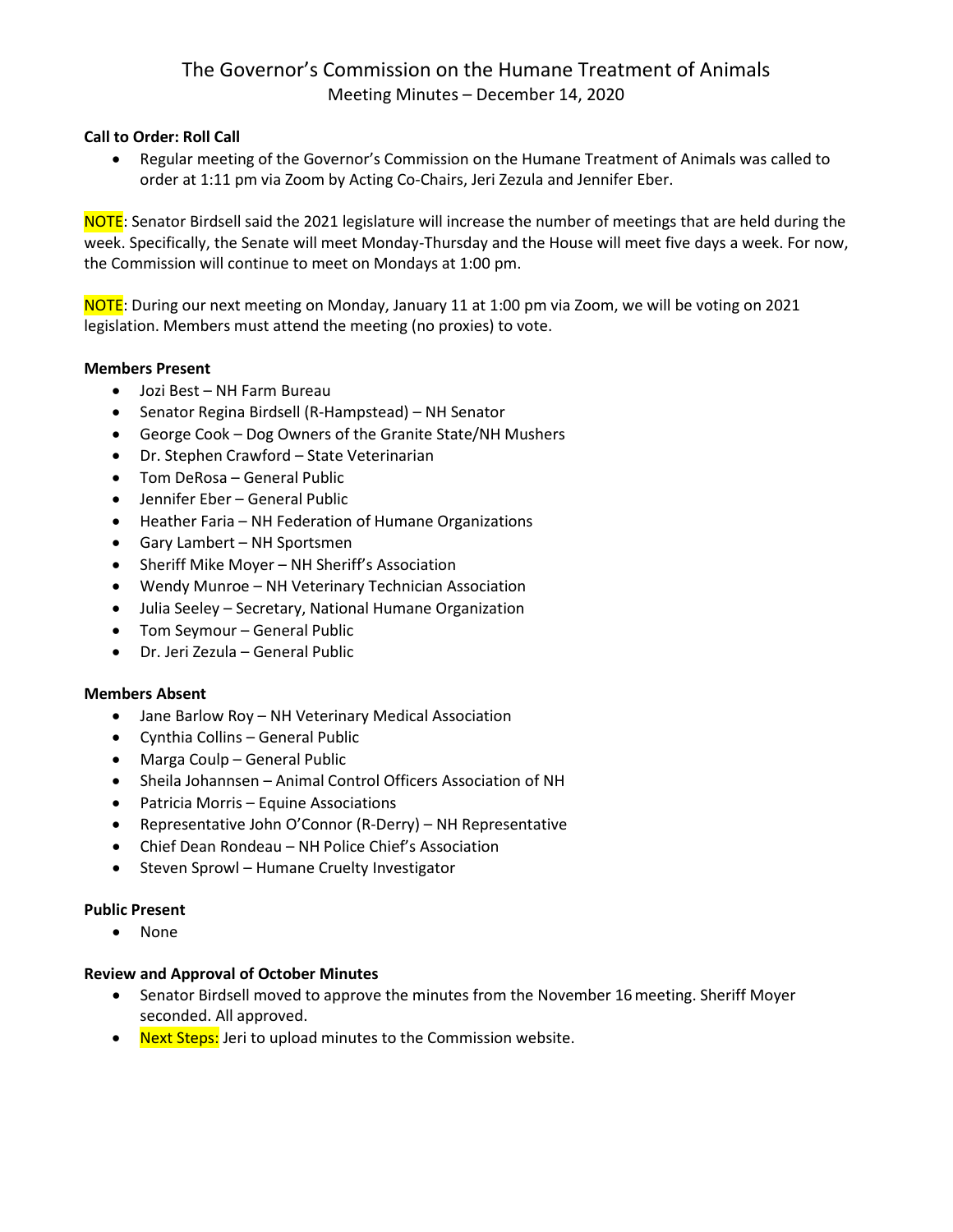# The Governor's Commission on the Humane Treatment of Animals Meeting Minutes – December 14, 2020

### **2021 LSR's Review**

- Commission reviewed the chart of 2021 Legislative Service Requests and selected which bills to track/vote on for next year. There were no drafts of bills available online.
- Next Steps: Julia to send an updated 2021 LSR chart with only the bills selected by the Commission per today's meeting. Julia will send an updated chart with links to the draft language so members can review the bills prior to voting at our next meeting. Tom DeRosa will create a bill tracking chart similar to what was created last year.

### **Commission Vacancies**

- Jen and Jeri are the new Commission Co-Chairs. Thank you for taking on this leadership role!
- There are no updates on filling the UNH Co-Op seat, but the Governor's Office has reached out asking for a new representative.
- Sheriff Moyer announced he is retiring at the end of the year and Sheriff Bill Wright, also from Belknap, will be filling his seat. Congratulations and thank you for your contributions to the Commission!
- Senator Birdsell said she is not sure if she is coming back next year but will know by January 6. She is not sure if the Deputy Speaker will appoint a new Commission member, if Rep Richard Hinch already appointed someone, or if they will wait until a new Speaker is voted in on January 6.
- Next Steps: Senator Birdsell to update Jeri and Jen if she has any news prior to our next meeting,

### **DOJ Reporting of Animal Cruelty Cases**

- Jen said Jonathan is working with the DOJ on improving the system for obtaining cruelty case data.
- Next Steps: Jen will provide an update at our next meeting.

# **Input on 14-day period for status hearing under RSA 644:8**

- Jen asked members if they had updates to share regarding whether or not status hearings are being scheduled. Heather said she will get details to Jen. Dr. Crawford said he doesn't have an update.
- Next Steps: Members to contact Jen if status hearings are not being scheduled so she can follow up with the Judicial Rules Committee if need be.

# **Commission Manual Update**

- Jeri said she heard back from our OAG liaison, who went through the draft one time and made corrections. The liaison is going back to make additional changes and answer questions.
- Next Steps: Jeri to provide an update at our next meeting.

# **New Cruelty Cases**

- On December 2, the NH Supreme Court affirmed the lower court's decision relative to the State of NH v. Christina Fay:<https://www.courts.state.nh.us/supreme/opinions/2020/2020067Fay.pdf>
- Sheriff Moyer brought up a recent case in which a man was charged with felony animal cruelty and domestic assault:<https://whdh.com/news/nh-man-accused-of-killing-girlfriends-cat/>
	- o Sheriff Moyer said the couple had a fight, then he smothered the cat to death. He admitted what he did to police and showed them the cat. He believes it's a felony animal cruelty charge since he is getting arraigned in Superior Court but will look into it.
- Members had a discussion about how charges for animal cruelty cases are too lenient far too often, assuming charges are brought at all. In New Hampshire, potential factors include how the animal cruelty statute is written, not enough evidence available to prosecutors, and an overall sense that other